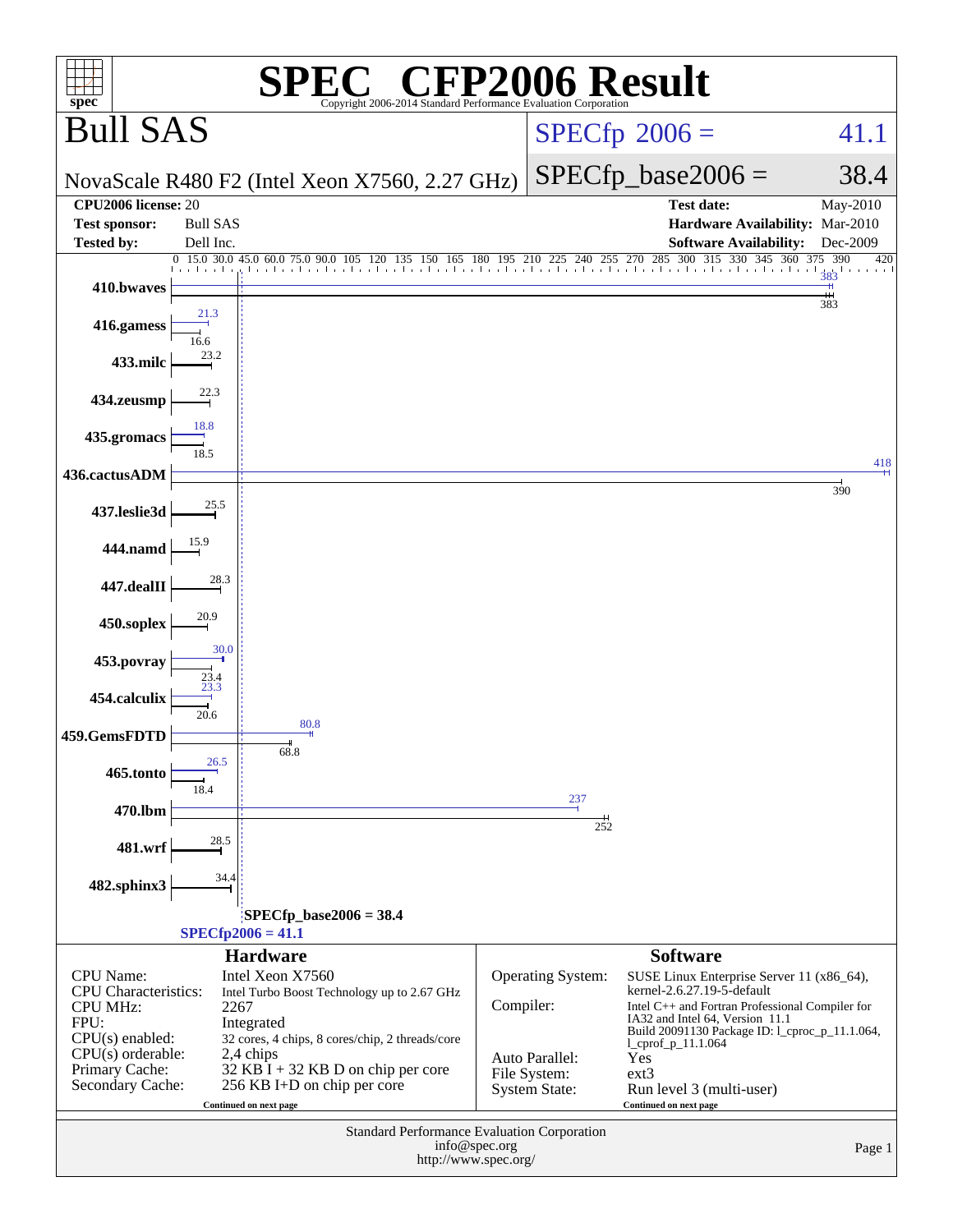

## Bull SAS

## $SPECfp2006 = 41.1$  $SPECfp2006 = 41.1$

NovaScale R480 F2 (Intel Xeon X7560, 2.27 GHz)

 $SPECTp\_base2006 = 38.4$ 

#### **[CPU2006 license:](http://www.spec.org/auto/cpu2006/Docs/result-fields.html#CPU2006license)** 20 **[Test date:](http://www.spec.org/auto/cpu2006/Docs/result-fields.html#Testdate)** May-2010 **[Test sponsor:](http://www.spec.org/auto/cpu2006/Docs/result-fields.html#Testsponsor)** Bull SAS **[Hardware Availability:](http://www.spec.org/auto/cpu2006/Docs/result-fields.html#HardwareAvailability)** Mar-2010 **[Tested by:](http://www.spec.org/auto/cpu2006/Docs/result-fields.html#Testedby)** Dell Inc. **[Software Availability:](http://www.spec.org/auto/cpu2006/Docs/result-fields.html#SoftwareAvailability)** Dec-2009 [L3 Cache:](http://www.spec.org/auto/cpu2006/Docs/result-fields.html#L3Cache) 24 MB I+D on chip per chip<br>Other Cache: None [Other Cache:](http://www.spec.org/auto/cpu2006/Docs/result-fields.html#OtherCache) [Memory:](http://www.spec.org/auto/cpu2006/Docs/result-fields.html#Memory) 256 GB (64 x 4 GB DDR3-1066 QR RDIMM, CL7, ECC) [Disk Subsystem:](http://www.spec.org/auto/cpu2006/Docs/result-fields.html#DiskSubsystem) 1 x 300 GB 10000 RPM SAS 6Gb [Other Hardware:](http://www.spec.org/auto/cpu2006/Docs/result-fields.html#OtherHardware) None [Base Pointers:](http://www.spec.org/auto/cpu2006/Docs/result-fields.html#BasePointers) 64-bit<br>Peak Pointers: 32/64-bit [Peak Pointers:](http://www.spec.org/auto/cpu2006/Docs/result-fields.html#PeakPointers) [Other Software:](http://www.spec.org/auto/cpu2006/Docs/result-fields.html#OtherSoftware) None

| <b>Results Table</b>   |                                                                                                          |              |                |       |                |       |                |              |                |              |                |              |
|------------------------|----------------------------------------------------------------------------------------------------------|--------------|----------------|-------|----------------|-------|----------------|--------------|----------------|--------------|----------------|--------------|
|                        | <b>Base</b>                                                                                              |              |                |       |                |       | <b>Peak</b>    |              |                |              |                |              |
| <b>Benchmark</b>       | <b>Seconds</b>                                                                                           | <b>Ratio</b> | <b>Seconds</b> | Ratio | <b>Seconds</b> | Ratio | <b>Seconds</b> | <b>Ratio</b> | <b>Seconds</b> | <b>Ratio</b> | <b>Seconds</b> | <b>Ratio</b> |
| 410.bwayes             | 35.7                                                                                                     | 381          | 35.5           | 383   | 35.3           | 385   | 35.5           | 383          | 35.5           | 383          | 35.3           | 385          |
| 416.gamess             | 1173                                                                                                     | 16.7         | 1177           | 16.6  | 1177           | 16.6  | 917            | 21.4         | 917            | 21.3         | 920            | 21.3         |
| $433$ .milc            | 396                                                                                                      | 23.2         | 399            | 23.0  | 395            | 23.3  | 396            | 23.2         | 399            | 23.0         | 395            | 23.3         |
| $434$ . zeusmp         | 408                                                                                                      | 22.3         | 411            | 22.2  | 408            | 22.3  | 408            | 22.3         | 411            | 22.2         | 408            | 22.3         |
| $435.$ gromacs         | 385                                                                                                      | 18.6         | 386            | 18.5  | 385            | 18.5  | 381            | 18.7         | 380            | 18.8         | 380            | <u>18.8</u>  |
| 436.cactusADM          | 30.6                                                                                                     | 390          | 30.6           | 390   | 30.6           | 390   | 28.6           | 418          | 28.6           | 418          | 28.8           | 415          |
| 437.leslie3d           | 376                                                                                                      | 25.0         | 367            | 25.6  | 368            | 25.5  | 376            | 25.0         | 367            | 25.6         | 368            | 25.5         |
| 444.namd               | 506                                                                                                      | 15.9         | 507            | 15.8  | 506            | 15.9  | 506            | <u>15.9</u>  | 507            | 15.8         | 506            | 15.9         |
| $ 447 \text{.}$ dealII | 404                                                                                                      | 28.3         | 404            | 28.3  | 405            | 28.3  | 404            | 28.3         | 404            | 28.3         | 405            | 28.3         |
| $450$ .soplex          | 400                                                                                                      | 20.9         | 401            | 20.8  | 400            | 20.9  | 400            | 20.9         | 401            | 20.8         | 400            | 20.9         |
| $453$ .povray          | 227                                                                                                      | 23.4         | 228            | 23.4  | 229            | 23.2  | 177            | 30.0         | 174            | 30.6         | 180            | 29.6         |
| 454.calculix           | 401                                                                                                      | 20.6         | 391            | 21.1  | 401            | 20.6  | 353            | 23.3         | 355            | 23.3         | 354            | 23.3         |
| 459.GemsFDTD           | 152                                                                                                      | 69.8         | 154            | 68.8  | 154            | 68.7  | 131            | 80.8         | 132            | 80.4         | 130            | 81.9         |
| 465.tonto              | 527                                                                                                      | 18.7         | 534            | 18.4  | 534            | 18.4  | 371            | 26.6         | 371            | 26.5         | 371            | 26.5         |
| 470.1bm                | 54.0                                                                                                     | 254          | 54.6           | 252   | 54.6           | 252   | 58.1           | 237          | 58.1           | 237          | 58.1           | 237          |
| $481$ .wrf             | 391                                                                                                      | 28.5         | 389            | 28.7  | 395            | 28.3  | 391            | 28.5         | 389            | 28.7         | 395            | 28.3         |
| $482$ .sphinx $3$      | 567                                                                                                      | 34.4         | 566            | 34.5  | 567            | 34.4  | 567            | 34.4         | 566            | 34.5         | 567            | 34.4         |
|                        | Results appear in the order in which they were run. Bold underlined text indicates a median measurement. |              |                |       |                |       |                |              |                |              |                |              |

#### **[Operating System Notes](http://www.spec.org/auto/cpu2006/Docs/result-fields.html#OperatingSystemNotes)**

'ulimit -s unlimited' was used to set the stacksize to unlimited prior to run

#### **[Platform Notes](http://www.spec.org/auto/cpu2006/Docs/result-fields.html#PlatformNotes)**

BIOS Settings: Power Management = Maximum Performance (Default = Active Power Controller) Memory Settings: Node Interleaving = Enabled (Default = Disabled)

#### **[General Notes](http://www.spec.org/auto/cpu2006/Docs/result-fields.html#GeneralNotes)**

 Binaries were compiled on SLES 10 with Binutils 2.18.50.0.7.20080502 The Dell PowerEdge R910 and the Bull NovaScale R480 F2 models are electronically equivalent.

Continued on next page

Standard Performance Evaluation Corporation [info@spec.org](mailto:info@spec.org) <http://www.spec.org/>

Page 2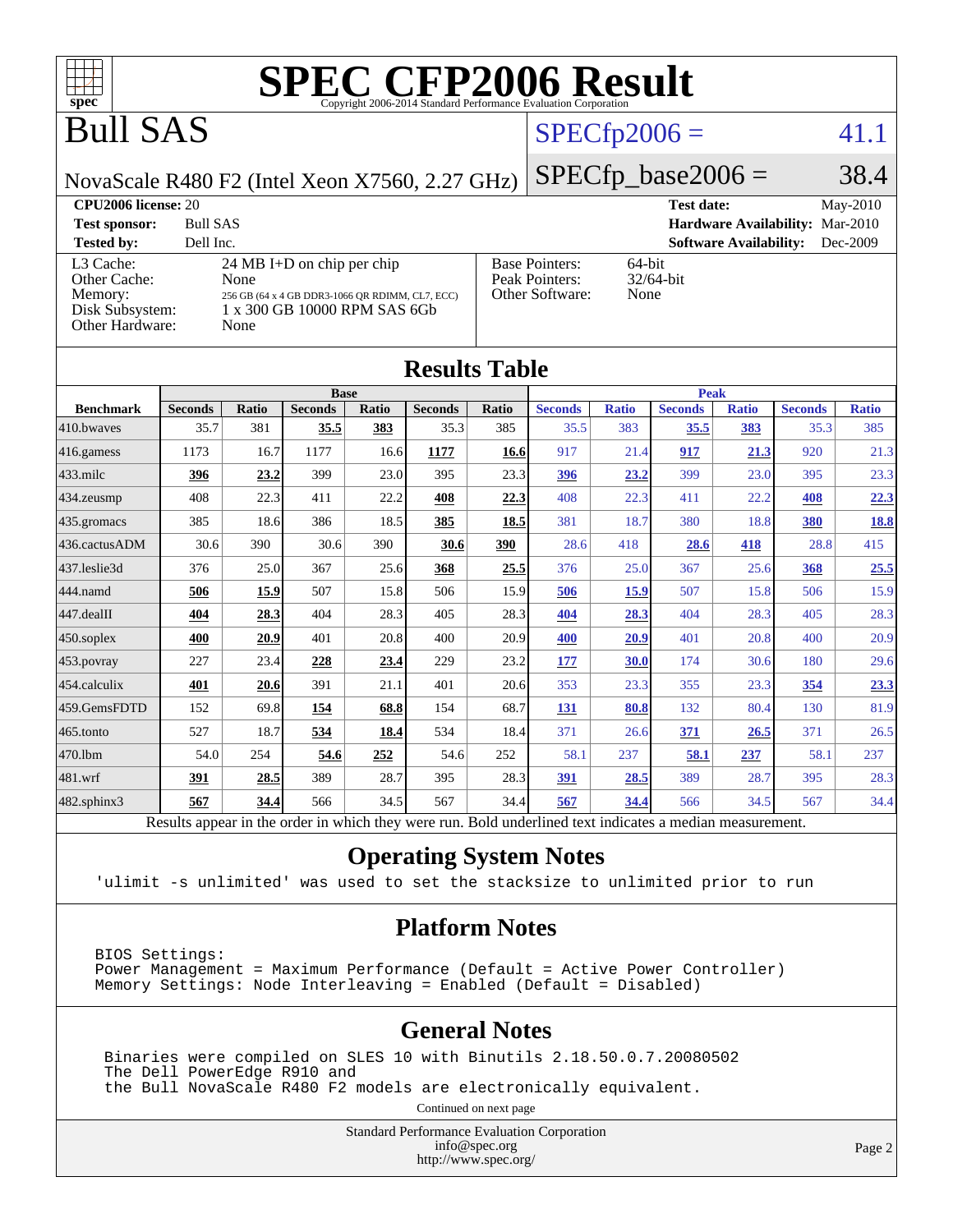

## Bull SAS

 $SPECTp2006 = 41.1$ 

Page 3

NovaScale R480 F2 (Intel Xeon X7560, 2.27 GHz)

**[Tested by:](http://www.spec.org/auto/cpu2006/Docs/result-fields.html#Testedby)** Dell Inc. **[Software Availability:](http://www.spec.org/auto/cpu2006/Docs/result-fields.html#SoftwareAvailability)** Dec-2009

 $SPECTp\_base2006 = 38.4$ **[CPU2006 license:](http://www.spec.org/auto/cpu2006/Docs/result-fields.html#CPU2006license)** 20 **[Test date:](http://www.spec.org/auto/cpu2006/Docs/result-fields.html#Testdate)** May-2010 **[Test sponsor:](http://www.spec.org/auto/cpu2006/Docs/result-fields.html#Testsponsor)** Bull SAS **[Hardware Availability:](http://www.spec.org/auto/cpu2006/Docs/result-fields.html#HardwareAvailability)** Mar-2010

#### **[General Notes \(Continued\)](http://www.spec.org/auto/cpu2006/Docs/result-fields.html#GeneralNotes)**

The results have been measured on a Dell PowerEdge R910 model.

#### **[Base Compiler Invocation](http://www.spec.org/auto/cpu2006/Docs/result-fields.html#BaseCompilerInvocation)**

[C benchmarks](http://www.spec.org/auto/cpu2006/Docs/result-fields.html#Cbenchmarks):  $\text{icc}$   $-\text{m64}$ 

[C++ benchmarks:](http://www.spec.org/auto/cpu2006/Docs/result-fields.html#CXXbenchmarks) [icpc -m64](http://www.spec.org/cpu2006/results/res2010q3/cpu2006-20100621-11961.flags.html#user_CXXbase_intel_icpc_64bit_bedb90c1146cab66620883ef4f41a67e)

[Fortran benchmarks](http://www.spec.org/auto/cpu2006/Docs/result-fields.html#Fortranbenchmarks): [ifort -m64](http://www.spec.org/cpu2006/results/res2010q3/cpu2006-20100621-11961.flags.html#user_FCbase_intel_ifort_64bit_ee9d0fb25645d0210d97eb0527dcc06e)

[Benchmarks using both Fortran and C](http://www.spec.org/auto/cpu2006/Docs/result-fields.html#BenchmarksusingbothFortranandC): [icc -m64](http://www.spec.org/cpu2006/results/res2010q3/cpu2006-20100621-11961.flags.html#user_CC_FCbase_intel_icc_64bit_0b7121f5ab7cfabee23d88897260401c) [ifort -m64](http://www.spec.org/cpu2006/results/res2010q3/cpu2006-20100621-11961.flags.html#user_CC_FCbase_intel_ifort_64bit_ee9d0fb25645d0210d97eb0527dcc06e)

#### **[Base Portability Flags](http://www.spec.org/auto/cpu2006/Docs/result-fields.html#BasePortabilityFlags)**

| 410.bwaves: -DSPEC CPU LP64                |                                                                |
|--------------------------------------------|----------------------------------------------------------------|
| 416.gamess: -DSPEC_CPU_LP64                |                                                                |
| 433.milc: -DSPEC CPU LP64                  |                                                                |
| 434.zeusmp: -DSPEC_CPU_LP64                |                                                                |
| 435.gromacs: -DSPEC_CPU_LP64 -nofor_main   |                                                                |
| 436.cactusADM: -DSPEC CPU LP64 -nofor main |                                                                |
| 437.leslie3d: -DSPEC CPU LP64              |                                                                |
| 444.namd: -DSPEC CPU LP64                  |                                                                |
| 447.dealII: -DSPEC CPU LP64                |                                                                |
| 450.soplex: -DSPEC_CPU_LP64                |                                                                |
| 453.povray: -DSPEC_CPU_LP64                |                                                                |
| 454.calculix: -DSPEC CPU LP64 -nofor main  |                                                                |
| 459.GemsFDTD: -DSPEC CPU LP64              |                                                                |
| 465.tonto: - DSPEC CPU LP64                |                                                                |
| 470.1bm: - DSPEC CPU LP64                  |                                                                |
|                                            | 481.wrf: -DSPEC CPU_LP64 -DSPEC_CPU_CASE_FLAG -DSPEC_CPU_LINUX |
| 482.sphinx3: -DSPEC CPU LP64               |                                                                |

#### **[Base Optimization Flags](http://www.spec.org/auto/cpu2006/Docs/result-fields.html#BaseOptimizationFlags)**

[info@spec.org](mailto:info@spec.org) <http://www.spec.org/>

Standard Performance Evaluation Corporation [C benchmarks](http://www.spec.org/auto/cpu2006/Docs/result-fields.html#Cbenchmarks): [-xSSE4.2](http://www.spec.org/cpu2006/results/res2010q3/cpu2006-20100621-11961.flags.html#user_CCbase_f-xSSE42_f91528193cf0b216347adb8b939d4107) [-ipo](http://www.spec.org/cpu2006/results/res2010q3/cpu2006-20100621-11961.flags.html#user_CCbase_f-ipo) [-O3](http://www.spec.org/cpu2006/results/res2010q3/cpu2006-20100621-11961.flags.html#user_CCbase_f-O3) [-no-prec-div](http://www.spec.org/cpu2006/results/res2010q3/cpu2006-20100621-11961.flags.html#user_CCbase_f-no-prec-div) [-static](http://www.spec.org/cpu2006/results/res2010q3/cpu2006-20100621-11961.flags.html#user_CCbase_f-static) [-parallel](http://www.spec.org/cpu2006/results/res2010q3/cpu2006-20100621-11961.flags.html#user_CCbase_f-parallel) [-opt-prefetch](http://www.spec.org/cpu2006/results/res2010q3/cpu2006-20100621-11961.flags.html#user_CCbase_f-opt-prefetch) [C++ benchmarks:](http://www.spec.org/auto/cpu2006/Docs/result-fields.html#CXXbenchmarks) [-xSSE4.2](http://www.spec.org/cpu2006/results/res2010q3/cpu2006-20100621-11961.flags.html#user_CXXbase_f-xSSE42_f91528193cf0b216347adb8b939d4107) [-ipo](http://www.spec.org/cpu2006/results/res2010q3/cpu2006-20100621-11961.flags.html#user_CXXbase_f-ipo) [-O3](http://www.spec.org/cpu2006/results/res2010q3/cpu2006-20100621-11961.flags.html#user_CXXbase_f-O3) [-no-prec-div](http://www.spec.org/cpu2006/results/res2010q3/cpu2006-20100621-11961.flags.html#user_CXXbase_f-no-prec-div) [-static](http://www.spec.org/cpu2006/results/res2010q3/cpu2006-20100621-11961.flags.html#user_CXXbase_f-static) [-parallel](http://www.spec.org/cpu2006/results/res2010q3/cpu2006-20100621-11961.flags.html#user_CXXbase_f-parallel) [-opt-prefetch](http://www.spec.org/cpu2006/results/res2010q3/cpu2006-20100621-11961.flags.html#user_CXXbase_f-opt-prefetch) [Fortran benchmarks](http://www.spec.org/auto/cpu2006/Docs/result-fields.html#Fortranbenchmarks): [-xSSE4.2](http://www.spec.org/cpu2006/results/res2010q3/cpu2006-20100621-11961.flags.html#user_FCbase_f-xSSE42_f91528193cf0b216347adb8b939d4107) [-ipo](http://www.spec.org/cpu2006/results/res2010q3/cpu2006-20100621-11961.flags.html#user_FCbase_f-ipo) [-O3](http://www.spec.org/cpu2006/results/res2010q3/cpu2006-20100621-11961.flags.html#user_FCbase_f-O3) [-no-prec-div](http://www.spec.org/cpu2006/results/res2010q3/cpu2006-20100621-11961.flags.html#user_FCbase_f-no-prec-div) [-static](http://www.spec.org/cpu2006/results/res2010q3/cpu2006-20100621-11961.flags.html#user_FCbase_f-static) [-parallel](http://www.spec.org/cpu2006/results/res2010q3/cpu2006-20100621-11961.flags.html#user_FCbase_f-parallel) [-opt-prefetch](http://www.spec.org/cpu2006/results/res2010q3/cpu2006-20100621-11961.flags.html#user_FCbase_f-opt-prefetch) Continued on next page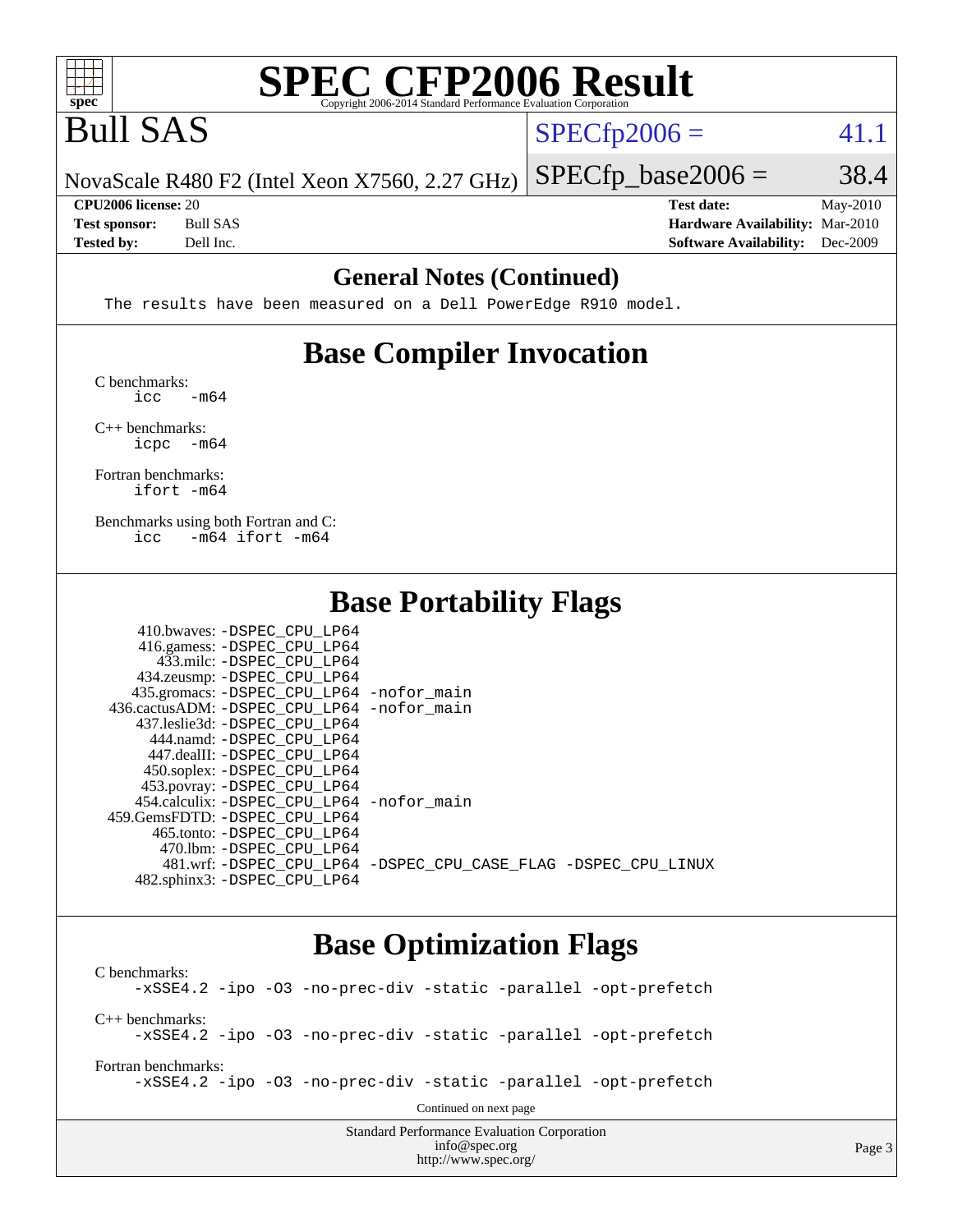

Bull SAS

 $SPECTp2006 = 41.1$ 

NovaScale R480 F2 (Intel Xeon X7560, 2.27 GHz)  $SPECTp\_base2006 = 38.4$ 

**[CPU2006 license:](http://www.spec.org/auto/cpu2006/Docs/result-fields.html#CPU2006license)** 20 **[Test date:](http://www.spec.org/auto/cpu2006/Docs/result-fields.html#Testdate)** May-2010 **[Test sponsor:](http://www.spec.org/auto/cpu2006/Docs/result-fields.html#Testsponsor)** Bull SAS **[Hardware Availability:](http://www.spec.org/auto/cpu2006/Docs/result-fields.html#HardwareAvailability)** Mar-2010 **[Tested by:](http://www.spec.org/auto/cpu2006/Docs/result-fields.html#Testedby)** Dell Inc. **[Software Availability:](http://www.spec.org/auto/cpu2006/Docs/result-fields.html#SoftwareAvailability)** Dec-2009

## **[Base Optimization Flags \(Continued\)](http://www.spec.org/auto/cpu2006/Docs/result-fields.html#BaseOptimizationFlags)**

[Benchmarks using both Fortran and C](http://www.spec.org/auto/cpu2006/Docs/result-fields.html#BenchmarksusingbothFortranandC):

[-xSSE4.2](http://www.spec.org/cpu2006/results/res2010q3/cpu2006-20100621-11961.flags.html#user_CC_FCbase_f-xSSE42_f91528193cf0b216347adb8b939d4107) [-ipo](http://www.spec.org/cpu2006/results/res2010q3/cpu2006-20100621-11961.flags.html#user_CC_FCbase_f-ipo) [-O3](http://www.spec.org/cpu2006/results/res2010q3/cpu2006-20100621-11961.flags.html#user_CC_FCbase_f-O3) [-no-prec-div](http://www.spec.org/cpu2006/results/res2010q3/cpu2006-20100621-11961.flags.html#user_CC_FCbase_f-no-prec-div) [-static](http://www.spec.org/cpu2006/results/res2010q3/cpu2006-20100621-11961.flags.html#user_CC_FCbase_f-static) [-parallel](http://www.spec.org/cpu2006/results/res2010q3/cpu2006-20100621-11961.flags.html#user_CC_FCbase_f-parallel) [-opt-prefetch](http://www.spec.org/cpu2006/results/res2010q3/cpu2006-20100621-11961.flags.html#user_CC_FCbase_f-opt-prefetch)

### **[Peak Compiler Invocation](http://www.spec.org/auto/cpu2006/Docs/result-fields.html#PeakCompilerInvocation)**

 $C$  benchmarks:<br>icc  $-m64$ 

[C++ benchmarks:](http://www.spec.org/auto/cpu2006/Docs/result-fields.html#CXXbenchmarks) [icpc -m64](http://www.spec.org/cpu2006/results/res2010q3/cpu2006-20100621-11961.flags.html#user_CXXpeak_intel_icpc_64bit_bedb90c1146cab66620883ef4f41a67e)

[Fortran benchmarks](http://www.spec.org/auto/cpu2006/Docs/result-fields.html#Fortranbenchmarks): [ifort -m64](http://www.spec.org/cpu2006/results/res2010q3/cpu2006-20100621-11961.flags.html#user_FCpeak_intel_ifort_64bit_ee9d0fb25645d0210d97eb0527dcc06e)

[Benchmarks using both Fortran and C](http://www.spec.org/auto/cpu2006/Docs/result-fields.html#BenchmarksusingbothFortranandC): [icc -m64](http://www.spec.org/cpu2006/results/res2010q3/cpu2006-20100621-11961.flags.html#user_CC_FCpeak_intel_icc_64bit_0b7121f5ab7cfabee23d88897260401c) [ifort -m64](http://www.spec.org/cpu2006/results/res2010q3/cpu2006-20100621-11961.flags.html#user_CC_FCpeak_intel_ifort_64bit_ee9d0fb25645d0210d97eb0527dcc06e)

#### **[Peak Portability Flags](http://www.spec.org/auto/cpu2006/Docs/result-fields.html#PeakPortabilityFlags)**

Same as Base Portability Flags

### **[Peak Optimization Flags](http://www.spec.org/auto/cpu2006/Docs/result-fields.html#PeakOptimizationFlags)**

[C benchmarks](http://www.spec.org/auto/cpu2006/Docs/result-fields.html#Cbenchmarks):

```
 433.milc: basepeak = yes
       470.1bm: -xSSE4. 2(pass 2) -prof-gen-ipo-O3(pass 2)-no-prec-div(pass 2) -static(pass 2) -prof-use(pass 2)
               -parallel -ansi-alias -auto-ilp32
    482.sphinx3: basepeak = yes
C++ benchmarks: 
       444.namd: basepeak = yes
       447.dealII: basepeak = yes
      450.soplex: basepeak = yes
```

```
 453.povray: -xSSE4.2(pass 2) -prof-gen(pass 1) -ipo(pass 2) -O3(pass 2)
          -no-prec-div(pass 2) -static(pass 2) -prof-use(pass 2)
```

```
-unroll4 -ansi-alias
```
Continued on next page

```
Standard Performance Evaluation Corporation
             info@spec.org
           http://www.spec.org/
```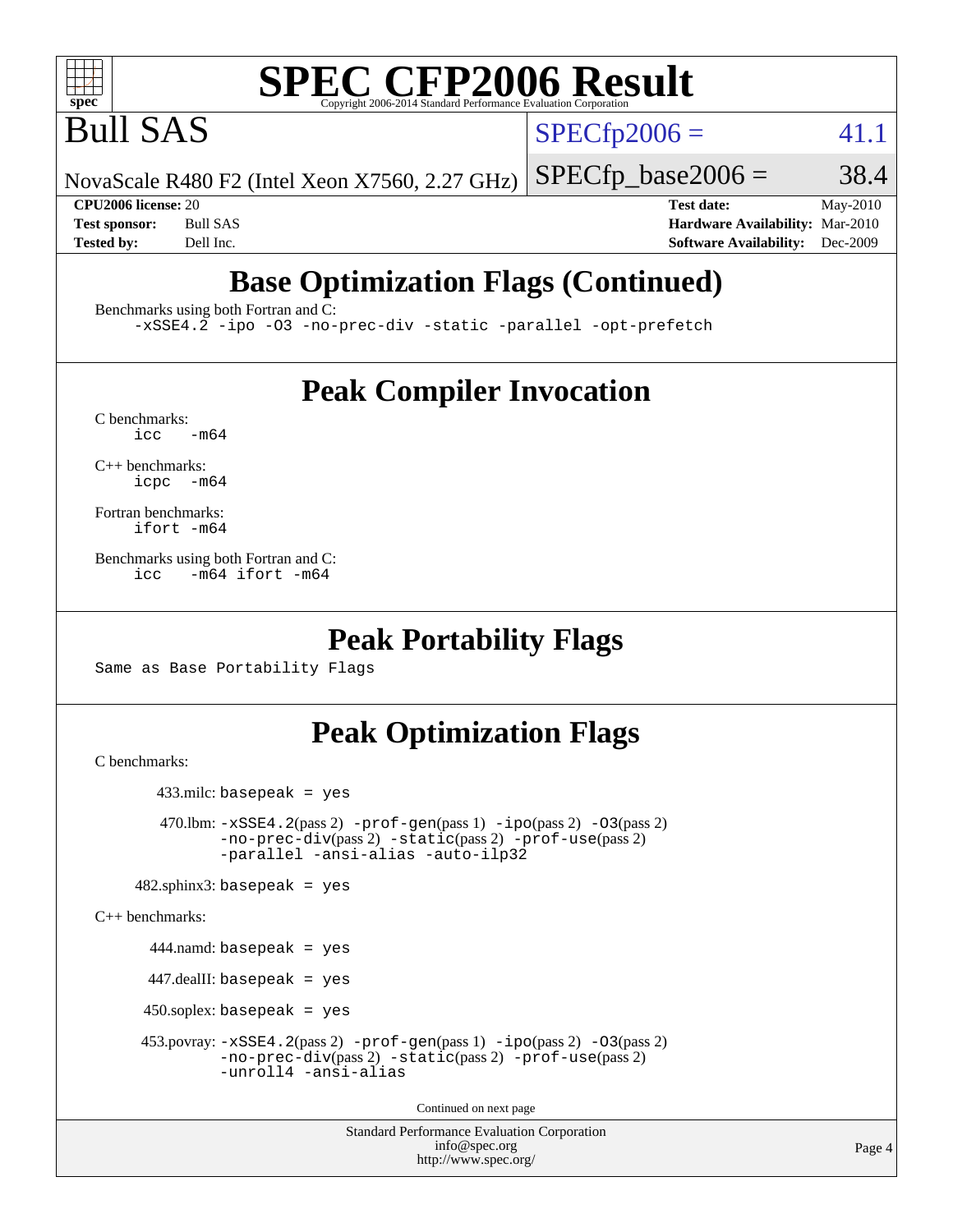

Bull SAS

 $SPECTp2006 = 41.1$ 

NovaScale R480 F2 (Intel Xeon X7560, 2.27 GHz)

 $SPECTp\_base2006 = 38.4$ 

**[CPU2006 license:](http://www.spec.org/auto/cpu2006/Docs/result-fields.html#CPU2006license)** 20 **[Test date:](http://www.spec.org/auto/cpu2006/Docs/result-fields.html#Testdate)** May-2010 **[Test sponsor:](http://www.spec.org/auto/cpu2006/Docs/result-fields.html#Testsponsor)** Bull SAS **[Hardware Availability:](http://www.spec.org/auto/cpu2006/Docs/result-fields.html#HardwareAvailability)** Mar-2010 **[Tested by:](http://www.spec.org/auto/cpu2006/Docs/result-fields.html#Testedby)** Dell Inc. **[Software Availability:](http://www.spec.org/auto/cpu2006/Docs/result-fields.html#SoftwareAvailability)** Dec-2009

## **[Peak Optimization Flags \(Continued\)](http://www.spec.org/auto/cpu2006/Docs/result-fields.html#PeakOptimizationFlags)**

[Fortran benchmarks](http://www.spec.org/auto/cpu2006/Docs/result-fields.html#Fortranbenchmarks):

 410.bwaves: [-xSSE4.2](http://www.spec.org/cpu2006/results/res2010q3/cpu2006-20100621-11961.flags.html#user_peakOPTIMIZE410_bwaves_f-xSSE42_f91528193cf0b216347adb8b939d4107) [-ipo](http://www.spec.org/cpu2006/results/res2010q3/cpu2006-20100621-11961.flags.html#user_peakOPTIMIZE410_bwaves_f-ipo) [-O3](http://www.spec.org/cpu2006/results/res2010q3/cpu2006-20100621-11961.flags.html#user_peakOPTIMIZE410_bwaves_f-O3) [-no-prec-div](http://www.spec.org/cpu2006/results/res2010q3/cpu2006-20100621-11961.flags.html#user_peakOPTIMIZE410_bwaves_f-no-prec-div) [-static](http://www.spec.org/cpu2006/results/res2010q3/cpu2006-20100621-11961.flags.html#user_peakOPTIMIZE410_bwaves_f-static) [-opt-prefetch](http://www.spec.org/cpu2006/results/res2010q3/cpu2006-20100621-11961.flags.html#user_peakOPTIMIZE410_bwaves_f-opt-prefetch) [-parallel](http://www.spec.org/cpu2006/results/res2010q3/cpu2006-20100621-11961.flags.html#user_peakOPTIMIZE410_bwaves_f-parallel) 416.gamess:  $-xSSE4$ . 2(pass 2)  $-prof-gen(pass 1) -ipo(pass 2) -O3(pass 2)$  $-prof-gen(pass 1) -ipo(pass 2) -O3(pass 2)$  $-prof-gen(pass 1) -ipo(pass 2) -O3(pass 2)$  $-prof-gen(pass 1) -ipo(pass 2) -O3(pass 2)$  $-prof-gen(pass 1) -ipo(pass 2) -O3(pass 2)$  $-prof-gen(pass 1) -ipo(pass 2) -O3(pass 2)$ [-no-prec-div](http://www.spec.org/cpu2006/results/res2010q3/cpu2006-20100621-11961.flags.html#user_peakPASS2_FFLAGSPASS2_LDFLAGS416_gamess_f-no-prec-div)(pass 2) [-static](http://www.spec.org/cpu2006/results/res2010q3/cpu2006-20100621-11961.flags.html#user_peakPASS2_FFLAGSPASS2_LDFLAGS416_gamess_f-static)(pass 2) [-prof-use](http://www.spec.org/cpu2006/results/res2010q3/cpu2006-20100621-11961.flags.html#user_peakPASS2_FFLAGSPASS2_LDFLAGS416_gamess_prof_use_bccf7792157ff70d64e32fe3e1250b55)(pass 2) [-unroll2](http://www.spec.org/cpu2006/results/res2010q3/cpu2006-20100621-11961.flags.html#user_peakOPTIMIZE416_gamess_f-unroll_784dae83bebfb236979b41d2422d7ec2) [-Ob0](http://www.spec.org/cpu2006/results/res2010q3/cpu2006-20100621-11961.flags.html#user_peakOPTIMIZE416_gamess_f-Ob_n_fbe6f6428adb7d4b74b1e99bb2444c2d) [-ansi-alias](http://www.spec.org/cpu2006/results/res2010q3/cpu2006-20100621-11961.flags.html#user_peakOPTIMIZE416_gamess_f-ansi-alias) [-scalar-rep-](http://www.spec.org/cpu2006/results/res2010q3/cpu2006-20100621-11961.flags.html#user_peakOPTIMIZE416_gamess_f-disablescalarrep_abbcad04450fb118e4809c81d83c8a1d) 434.zeusmp: basepeak = yes 437.leslie3d: basepeak = yes 459.GemsFDTD: [-xSSE4.2](http://www.spec.org/cpu2006/results/res2010q3/cpu2006-20100621-11961.flags.html#user_peakPASS2_FFLAGSPASS2_LDFLAGS459_GemsFDTD_f-xSSE42_f91528193cf0b216347adb8b939d4107)(pass 2) [-prof-gen](http://www.spec.org/cpu2006/results/res2010q3/cpu2006-20100621-11961.flags.html#user_peakPASS1_FFLAGSPASS1_LDFLAGS459_GemsFDTD_prof_gen_e43856698f6ca7b7e442dfd80e94a8fc)(pass 1) [-ipo](http://www.spec.org/cpu2006/results/res2010q3/cpu2006-20100621-11961.flags.html#user_peakPASS2_FFLAGSPASS2_LDFLAGS459_GemsFDTD_f-ipo)(pass 2) [-O3](http://www.spec.org/cpu2006/results/res2010q3/cpu2006-20100621-11961.flags.html#user_peakPASS2_FFLAGSPASS2_LDFLAGS459_GemsFDTD_f-O3)(pass 2) [-no-prec-div](http://www.spec.org/cpu2006/results/res2010q3/cpu2006-20100621-11961.flags.html#user_peakPASS2_FFLAGSPASS2_LDFLAGS459_GemsFDTD_f-no-prec-div)(pass 2) [-static](http://www.spec.org/cpu2006/results/res2010q3/cpu2006-20100621-11961.flags.html#user_peakPASS2_FFLAGSPASS2_LDFLAGS459_GemsFDTD_f-static)(pass 2) [-prof-use](http://www.spec.org/cpu2006/results/res2010q3/cpu2006-20100621-11961.flags.html#user_peakPASS2_FFLAGSPASS2_LDFLAGS459_GemsFDTD_prof_use_bccf7792157ff70d64e32fe3e1250b55)(pass 2) [-unroll2](http://www.spec.org/cpu2006/results/res2010q3/cpu2006-20100621-11961.flags.html#user_peakOPTIMIZE459_GemsFDTD_f-unroll_784dae83bebfb236979b41d2422d7ec2) [-Ob0](http://www.spec.org/cpu2006/results/res2010q3/cpu2006-20100621-11961.flags.html#user_peakOPTIMIZE459_GemsFDTD_f-Ob_n_fbe6f6428adb7d4b74b1e99bb2444c2d) [-opt-prefetch](http://www.spec.org/cpu2006/results/res2010q3/cpu2006-20100621-11961.flags.html#user_peakOPTIMIZE459_GemsFDTD_f-opt-prefetch) [-parallel](http://www.spec.org/cpu2006/results/res2010q3/cpu2006-20100621-11961.flags.html#user_peakOPTIMIZE459_GemsFDTD_f-parallel) 465.tonto: [-xSSE4.2](http://www.spec.org/cpu2006/results/res2010q3/cpu2006-20100621-11961.flags.html#user_peakPASS2_FFLAGSPASS2_LDFLAGS465_tonto_f-xSSE42_f91528193cf0b216347adb8b939d4107)(pass 2) [-prof-gen](http://www.spec.org/cpu2006/results/res2010q3/cpu2006-20100621-11961.flags.html#user_peakPASS1_FFLAGSPASS1_LDFLAGS465_tonto_prof_gen_e43856698f6ca7b7e442dfd80e94a8fc)(pass 1) [-ipo](http://www.spec.org/cpu2006/results/res2010q3/cpu2006-20100621-11961.flags.html#user_peakPASS2_FFLAGSPASS2_LDFLAGS465_tonto_f-ipo)(pass 2) [-O3](http://www.spec.org/cpu2006/results/res2010q3/cpu2006-20100621-11961.flags.html#user_peakPASS2_FFLAGSPASS2_LDFLAGS465_tonto_f-O3)(pass 2) [-no-prec-div](http://www.spec.org/cpu2006/results/res2010q3/cpu2006-20100621-11961.flags.html#user_peakPASS2_FFLAGSPASS2_LDFLAGS465_tonto_f-no-prec-div)(pass 2) [-static](http://www.spec.org/cpu2006/results/res2010q3/cpu2006-20100621-11961.flags.html#user_peakPASS2_FFLAGSPASS2_LDFLAGS465_tonto_f-static)(pass 2) [-prof-use](http://www.spec.org/cpu2006/results/res2010q3/cpu2006-20100621-11961.flags.html#user_peakPASS2_FFLAGSPASS2_LDFLAGS465_tonto_prof_use_bccf7792157ff70d64e32fe3e1250b55)(pass 2) [-inline-calloc](http://www.spec.org/cpu2006/results/res2010q3/cpu2006-20100621-11961.flags.html#user_peakOPTIMIZE465_tonto_f-inline-calloc) [-opt-malloc-options=3](http://www.spec.org/cpu2006/results/res2010q3/cpu2006-20100621-11961.flags.html#user_peakOPTIMIZE465_tonto_f-opt-malloc-options_13ab9b803cf986b4ee62f0a5998c2238) [-auto](http://www.spec.org/cpu2006/results/res2010q3/cpu2006-20100621-11961.flags.html#user_peakOPTIMIZE465_tonto_f-auto) [-unroll4](http://www.spec.org/cpu2006/results/res2010q3/cpu2006-20100621-11961.flags.html#user_peakOPTIMIZE465_tonto_f-unroll_4e5e4ed65b7fd20bdcd365bec371b81f) [Benchmarks using both Fortran and C](http://www.spec.org/auto/cpu2006/Docs/result-fields.html#BenchmarksusingbothFortranandC): 435.gromacs: [-xSSE4.2](http://www.spec.org/cpu2006/results/res2010q3/cpu2006-20100621-11961.flags.html#user_peakPASS2_CFLAGSPASS2_FFLAGSPASS2_LDFLAGS435_gromacs_f-xSSE42_f91528193cf0b216347adb8b939d4107)(pass 2) [-prof-gen](http://www.spec.org/cpu2006/results/res2010q3/cpu2006-20100621-11961.flags.html#user_peakPASS1_CFLAGSPASS1_FFLAGSPASS1_LDFLAGS435_gromacs_prof_gen_e43856698f6ca7b7e442dfd80e94a8fc)(pass 1) [-ipo](http://www.spec.org/cpu2006/results/res2010q3/cpu2006-20100621-11961.flags.html#user_peakPASS2_CFLAGSPASS2_FFLAGSPASS2_LDFLAGS435_gromacs_f-ipo)(pass 2) [-O3](http://www.spec.org/cpu2006/results/res2010q3/cpu2006-20100621-11961.flags.html#user_peakPASS2_CFLAGSPASS2_FFLAGSPASS2_LDFLAGS435_gromacs_f-O3)(pass 2) [-no-prec-div](http://www.spec.org/cpu2006/results/res2010q3/cpu2006-20100621-11961.flags.html#user_peakPASS2_CFLAGSPASS2_FFLAGSPASS2_LDFLAGS435_gromacs_f-no-prec-div)(pass 2) [-static](http://www.spec.org/cpu2006/results/res2010q3/cpu2006-20100621-11961.flags.html#user_peakPASS2_CFLAGSPASS2_FFLAGSPASS2_LDFLAGS435_gromacs_f-static)(pass 2) [-prof-use](http://www.spec.org/cpu2006/results/res2010q3/cpu2006-20100621-11961.flags.html#user_peakPASS2_CFLAGSPASS2_FFLAGSPASS2_LDFLAGS435_gromacs_prof_use_bccf7792157ff70d64e32fe3e1250b55)(pass 2) [-opt-prefetch](http://www.spec.org/cpu2006/results/res2010q3/cpu2006-20100621-11961.flags.html#user_peakOPTIMIZE435_gromacs_f-opt-prefetch) [-auto-ilp32](http://www.spec.org/cpu2006/results/res2010q3/cpu2006-20100621-11961.flags.html#user_peakCOPTIMIZE435_gromacs_f-auto-ilp32) 436.cactusADM:  $-xSSE4$ . 2(pass 2)  $-prof-gen(pass 1) -ipo(pass 2) -O3(pass 2)$  $-prof-gen(pass 1) -ipo(pass 2) -O3(pass 2)$  $-prof-gen(pass 1) -ipo(pass 2) -O3(pass 2)$  $-prof-gen(pass 1) -ipo(pass 2) -O3(pass 2)$  $-prof-gen(pass 1) -ipo(pass 2) -O3(pass 2)$  $-prof-gen(pass 1) -ipo(pass 2) -O3(pass 2)$ [-no-prec-div](http://www.spec.org/cpu2006/results/res2010q3/cpu2006-20100621-11961.flags.html#user_peakPASS2_CFLAGSPASS2_FFLAGSPASS2_LDFLAGS436_cactusADM_f-no-prec-div)(pass 2) [-static](http://www.spec.org/cpu2006/results/res2010q3/cpu2006-20100621-11961.flags.html#user_peakPASS2_CFLAGSPASS2_FFLAGSPASS2_LDFLAGS436_cactusADM_f-static)(pass 2) [-prof-use](http://www.spec.org/cpu2006/results/res2010q3/cpu2006-20100621-11961.flags.html#user_peakPASS2_CFLAGSPASS2_FFLAGSPASS2_LDFLAGS436_cactusADM_prof_use_bccf7792157ff70d64e32fe3e1250b55)(pass 2) [-unroll2](http://www.spec.org/cpu2006/results/res2010q3/cpu2006-20100621-11961.flags.html#user_peakOPTIMIZE436_cactusADM_f-unroll_784dae83bebfb236979b41d2422d7ec2) [-opt-prefetch](http://www.spec.org/cpu2006/results/res2010q3/cpu2006-20100621-11961.flags.html#user_peakOPTIMIZE436_cactusADM_f-opt-prefetch) [-parallel](http://www.spec.org/cpu2006/results/res2010q3/cpu2006-20100621-11961.flags.html#user_peakOPTIMIZE436_cactusADM_f-parallel) [-auto-ilp32](http://www.spec.org/cpu2006/results/res2010q3/cpu2006-20100621-11961.flags.html#user_peakCOPTIMIZE436_cactusADM_f-auto-ilp32) 454.calculix: [-xSSE4.2](http://www.spec.org/cpu2006/results/res2010q3/cpu2006-20100621-11961.flags.html#user_peakOPTIMIZE454_calculix_f-xSSE42_f91528193cf0b216347adb8b939d4107) [-ipo](http://www.spec.org/cpu2006/results/res2010q3/cpu2006-20100621-11961.flags.html#user_peakOPTIMIZE454_calculix_f-ipo) [-O3](http://www.spec.org/cpu2006/results/res2010q3/cpu2006-20100621-11961.flags.html#user_peakOPTIMIZE454_calculix_f-O3) [-no-prec-div](http://www.spec.org/cpu2006/results/res2010q3/cpu2006-20100621-11961.flags.html#user_peakOPTIMIZE454_calculix_f-no-prec-div) [-static](http://www.spec.org/cpu2006/results/res2010q3/cpu2006-20100621-11961.flags.html#user_peakOPTIMIZE454_calculix_f-static) [-auto-ilp32](http://www.spec.org/cpu2006/results/res2010q3/cpu2006-20100621-11961.flags.html#user_peakCOPTIMIZE454_calculix_f-auto-ilp32)  $481$ .wrf: basepeak = yes

The flags file that was used to format this result can be browsed at <http://www.spec.org/cpu2006/flags/Intel-ic11.1-linux64-revE.20100316.html>

You can also download the XML flags source by saving the following link: <http://www.spec.org/cpu2006/flags/Intel-ic11.1-linux64-revE.20100316.xml>

> Standard Performance Evaluation Corporation [info@spec.org](mailto:info@spec.org) <http://www.spec.org/>